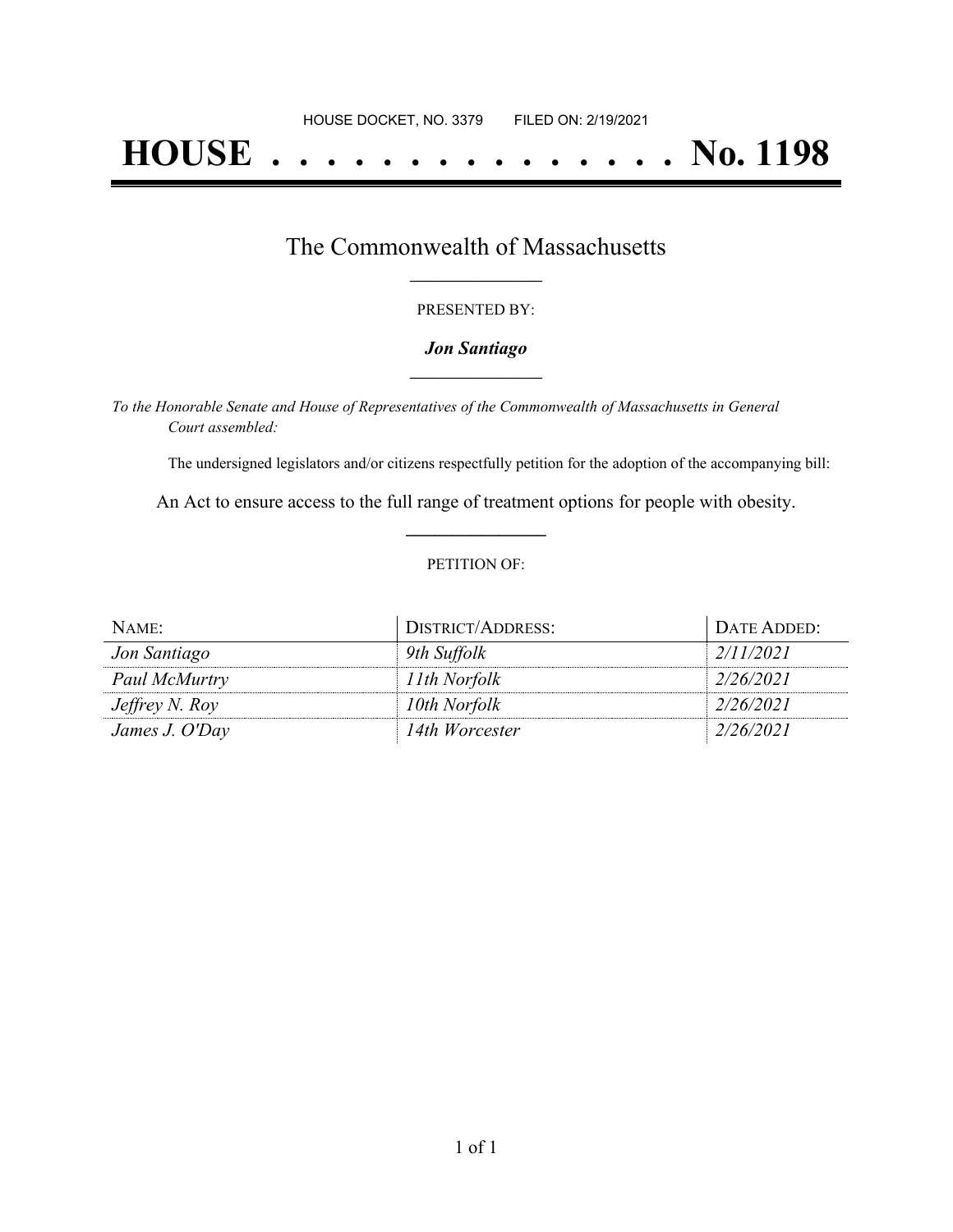# **HOUSE . . . . . . . . . . . . . . . No. 1198**

By Mr. Santiago of Boston, a petition (accompanied by bill, House, No. 1198) of Jon Santiago and others for legislation to ensure comprehensive coverage for treatment of obesity. Financial Services.

## The Commonwealth of Massachusetts

**In the One Hundred and Ninety-Second General Court (2021-2022) \_\_\_\_\_\_\_\_\_\_\_\_\_\_\_**

**\_\_\_\_\_\_\_\_\_\_\_\_\_\_\_**

An Act to ensure access to the full range of treatment options for people with obesity.

Be it enacted by the Senate and House of Representatives in General Court assembled, and by the authority *of the same, as follows:*

- 1 SECTION 1. Chapter 32A of the General Laws is hereby amended by inserting after 2 section 17Q, the following section:-
- 3 Section 17R. Any coverage offered by the commission to an active or retired employee of 4 the commonwealth insured under the group insurance commission, shall require comprehensive 5 coverage for treatment of obesity. The term "comprehensive coverage for treatment of obesity" 6 includes coverage for prevention and wellness, nutrition counseling, intensive behavioral 7 therapy, bariatric surgery, and FDA-approved anti-obesity medication. The term 'FDA-8 approved anti-obesity medication' refers to any medication approved by the US Food and Drug 9 Administration with an indication for chronic weight management in patients with obesity. 10 Coverage criteria for FDA-approved anti-obesity medications provided under this section
- 11 shall not be more restrictive than the FDA-approved indications for those treatments.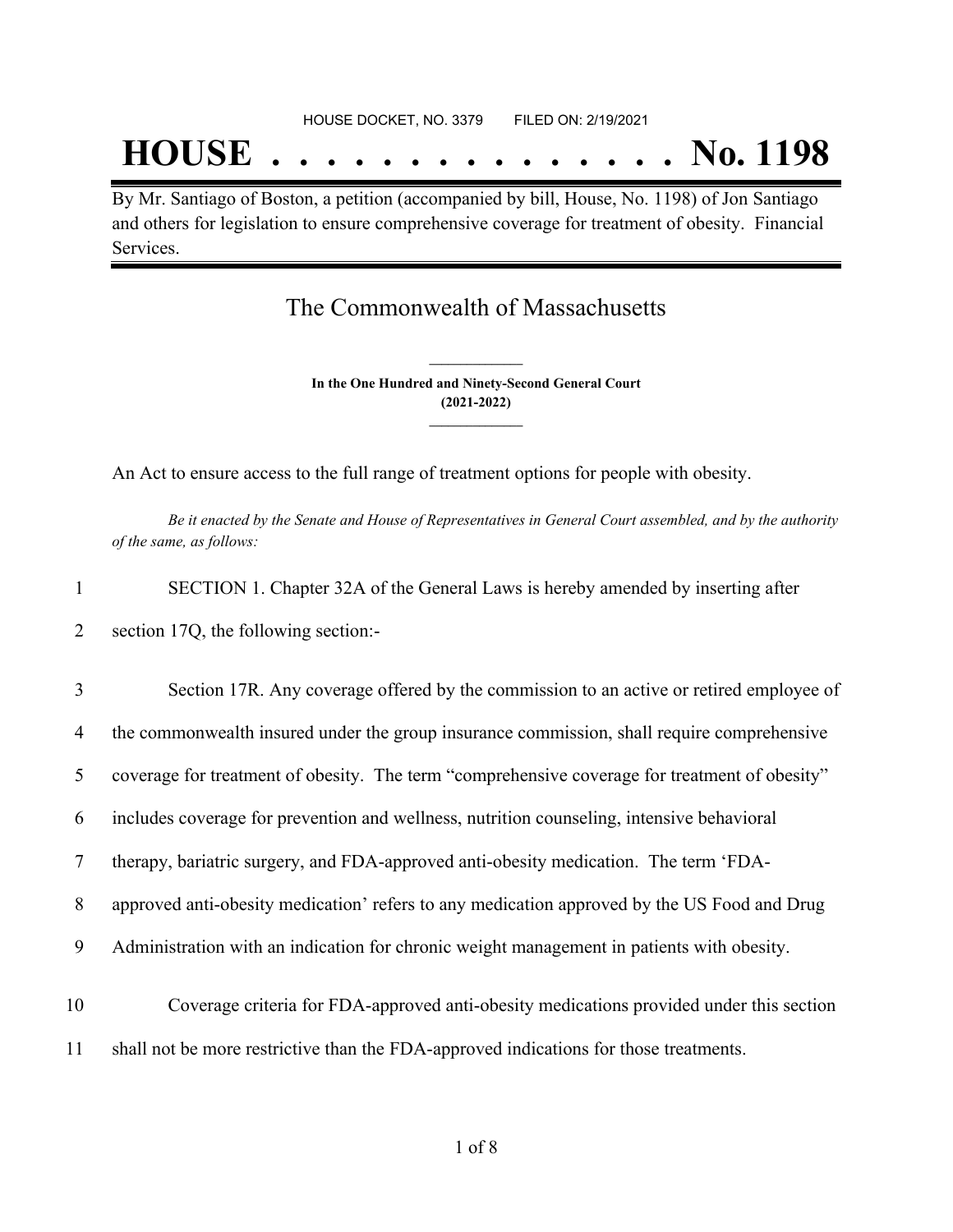| 12 | Coverage under this section shall be neither different nor separate from coverage for any         |
|----|---------------------------------------------------------------------------------------------------|
| 13 | other illness, condition, or disorder for purposes of determining deductibles, lifetime dollar    |
| 14 | limits, copayment and coinsurance factors, and benefit year maximum for deductibles and           |
| 15 | copayment and coinsurance factors.                                                                |
| 16 | Nothing shall preclude the undertaking of utilization management to determine the                 |
| 17 | medical necessity for treatment of obesity under this section, provided that all such             |
| 18 | appropriateness and medical necessity determinations are made in the same manner as those         |
| 19 | determinations are made for the treatment of any other illness, condition, or disorder covered by |
| 20 | such policy, contract, or plan.                                                                   |
| 21 | The Commission shall provide notice to its policyholders regarding the coverage required          |
| 22 | by this section. The notice shall be in writing and prominently positioned in any literature or   |
| 23 | correspondence sent to policyholders and shall be transmitted to policyholders within calendar    |
| 24 | year when annual information is made available to policyholders, or in any other mailing to       |
| 25 | policyholders.                                                                                    |
| 26 | SECTION 2. Chapter 118E of the General Laws is hereby amended by inserting after                  |
| 27 | section 10L, the following section:-                                                              |
| 28 | Section 10M. The division shall require comprehensive coverage for treatment of obesity.          |
| 29 | The term "comprehensive coverage for treatment of obesity" includes coverage for prevention       |
| 30 | and wellness, nutrition counseling, intensive behavioral therapy, bariatric surgery, and FDA-     |
| 31 | approved anti-obesity medication. The term 'FDA-approved anti-obesity medication' refers to       |
| 32 | any medication approved by the US Food and Drug Administration with an indication for             |
| 33 | chronic weight management in patients with obesity.                                               |

of 8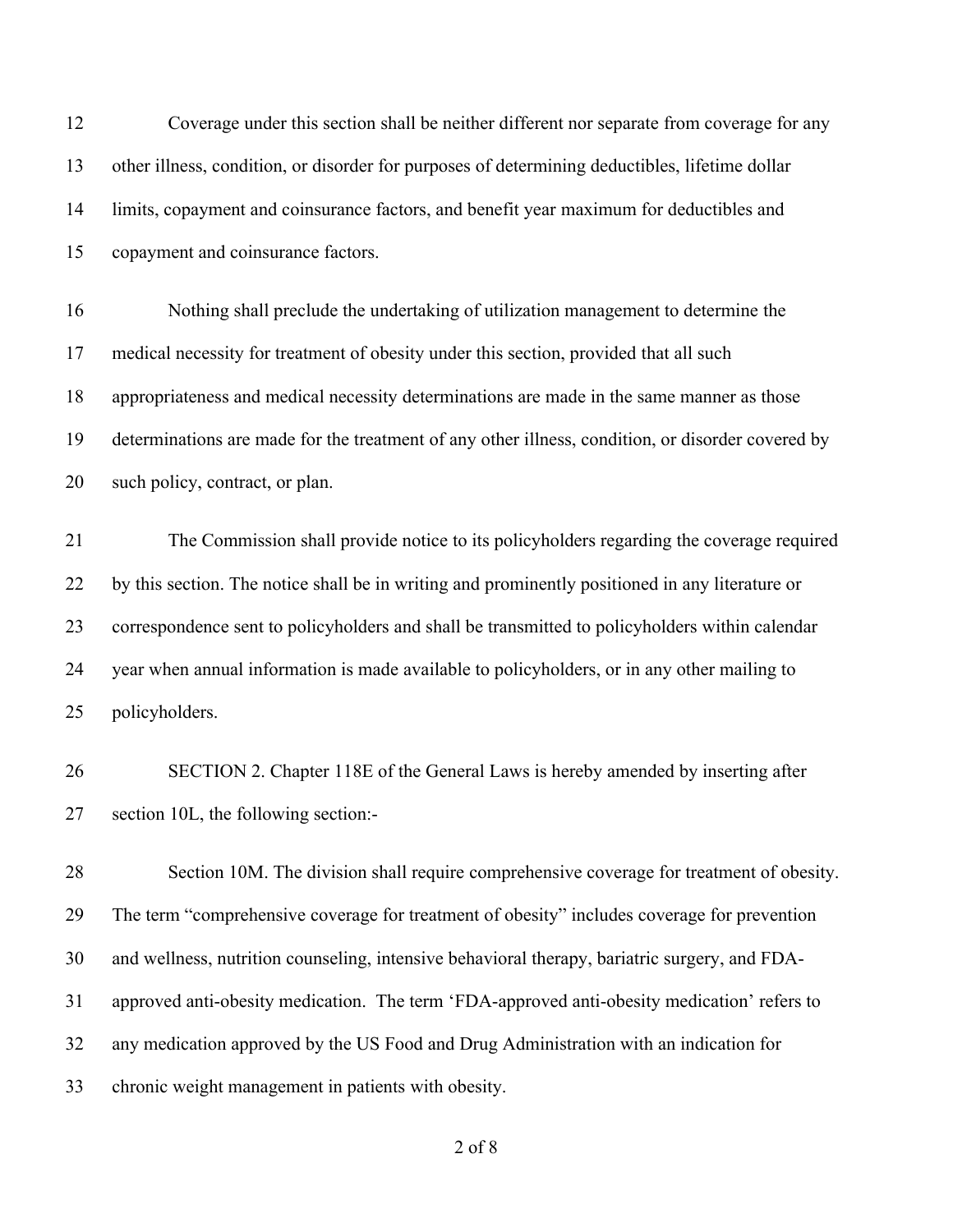| shall not be more restrictive than the FDA-approved indications for those treatments.<br>Coverage under this section shall be neither different nor separate from coverage for any<br>other illness, condition, or disorder for purposes of determining deductibles, lifetime dollar |
|--------------------------------------------------------------------------------------------------------------------------------------------------------------------------------------------------------------------------------------------------------------------------------------|
|                                                                                                                                                                                                                                                                                      |
|                                                                                                                                                                                                                                                                                      |
|                                                                                                                                                                                                                                                                                      |
| limits, copayment and coinsurance factors, and benefit year maximum for deductibles and                                                                                                                                                                                              |
| copayment and coinsurance factors.                                                                                                                                                                                                                                                   |
| Nothing shall preclude the undertaking of utilization management to determine the                                                                                                                                                                                                    |
| medical necessity for treatment of obesity under this section, provided that all such                                                                                                                                                                                                |
| appropriateness and medical necessity determinations are made in the same manner as those                                                                                                                                                                                            |
| determinations are made for the treatment of any other illness, condition, or disorder covered by                                                                                                                                                                                    |
| such policy, contract, or plan.                                                                                                                                                                                                                                                      |
|                                                                                                                                                                                                                                                                                      |
| The division shall provide notice to its policyholders regarding the coverage required by                                                                                                                                                                                            |
| this section. The notice shall be in writing and prominently positioned in any literature or                                                                                                                                                                                         |
| correspondence sent to policyholders and shall be transmitted to policyholders within calendar                                                                                                                                                                                       |
| year when annual information is made available to policyholders, or in any other mailing to                                                                                                                                                                                          |
| policyholders.                                                                                                                                                                                                                                                                       |
| SECTION 3. Chapter 175 of the General Laws is hereby amended by inserting after                                                                                                                                                                                                      |
| section 47KK, the following section:-                                                                                                                                                                                                                                                |
| Section 47LL. The following shall require comprehensive coverage for treatment of                                                                                                                                                                                                    |
| obesity. The term "comprehensive coverage for treatment of obesity" includes coverage for                                                                                                                                                                                            |
| prevention and wellness, nutrition counseling, intensive behavioral therapy, bariatric surgery,                                                                                                                                                                                      |
|                                                                                                                                                                                                                                                                                      |

of 8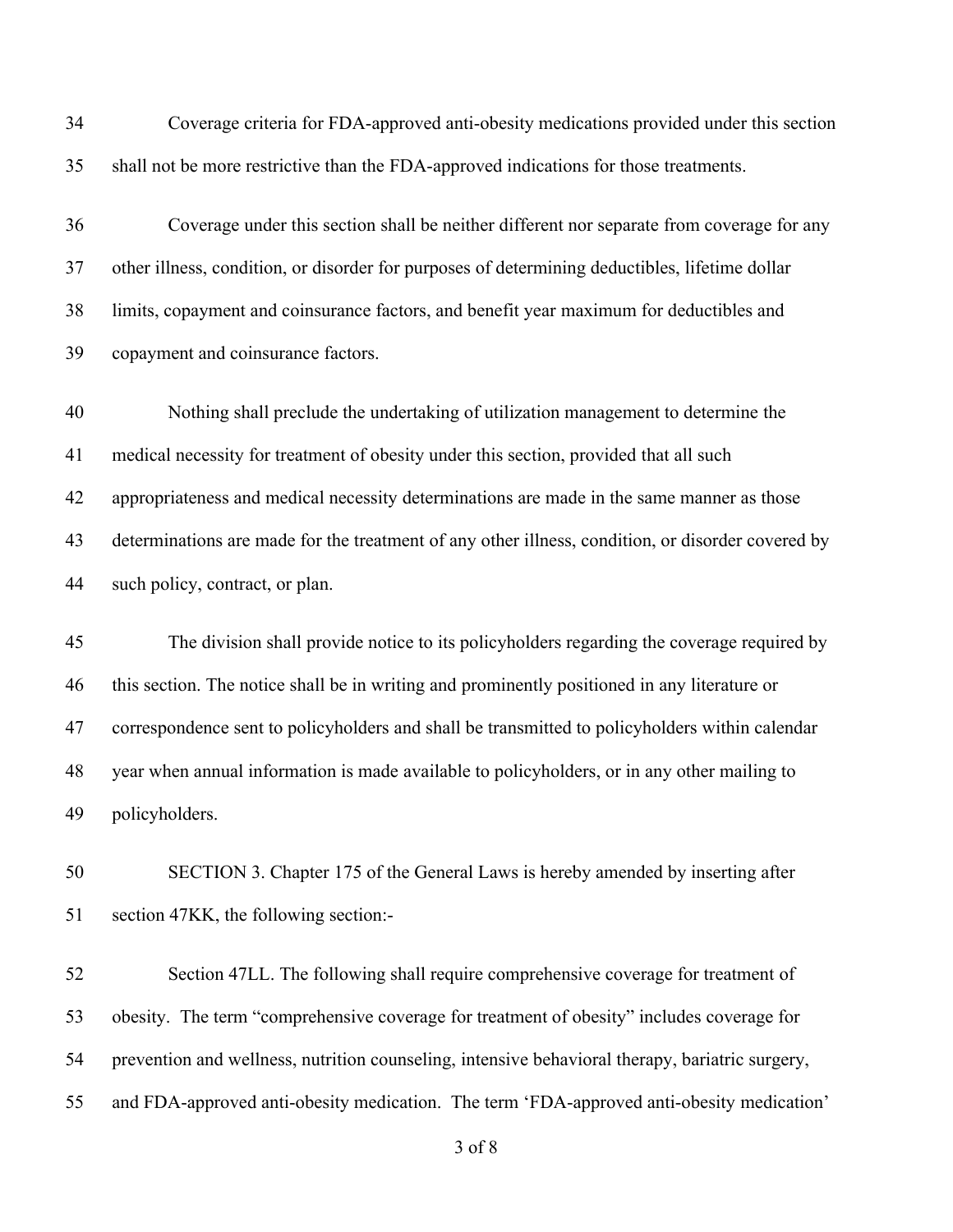refers to any medication approved by the US Food and Drug Administration with an indication for chronic weight management in patients with obesity.

| 58 | Coverage criteria for FDA-approved anti-obesity medications provided under this section           |
|----|---------------------------------------------------------------------------------------------------|
| 59 | shall not be more restrictive than the FDA-approved indications for those treatments.             |
| 60 | Coverage under this section shall be neither different nor separate from coverage for any         |
| 61 | other illness, condition, or disorder for purposes of determining deductibles, lifetime dollar    |
| 62 | limits, copayment and coinsurance factors, and benefit year maximum for deductibles and           |
| 63 | copayment and coinsurance factors.                                                                |
| 64 | Nothing shall preclude the undertaking of utilization management to determine the                 |
| 65 | medical necessity for treatment of obesity under this section, provided that all such             |
| 66 | appropriateness and medical necessity determinations are made in the same manner as those         |
| 67 | determinations are made for the treatment of any other illness, condition, or disorder covered by |
| 68 | such policy, contract, or plan.                                                                   |
| 69 | The insurer shall provide notice to its policyholders regarding the coverage required by          |
| 70 | this section. The notice shall be in writing and prominently positioned in any literature or      |
| 71 | correspondence sent to policyholders and shall be transmitted to policyholders within calendar    |
| 72 | year when annual information is made available to policyholders, or in any other mailing to       |
| 73 | policyholders.                                                                                    |
|    |                                                                                                   |

 SECTION 4. Chapter 176A of the General Laws is hereby amended by inserting after section 8MM, the following section:-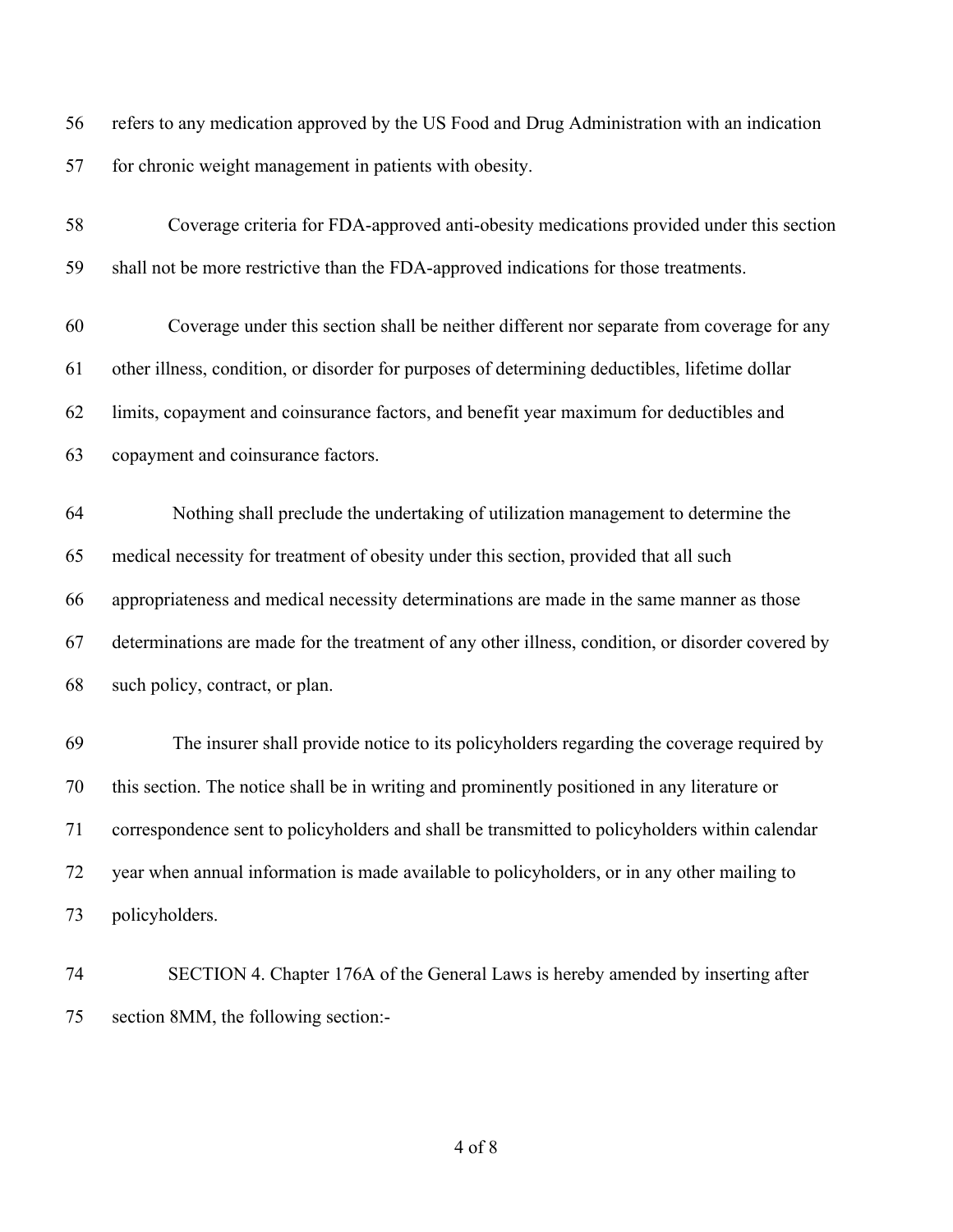| 76 | Section 8NN. Any contract between a subscriber and the corporation under an individual            |
|----|---------------------------------------------------------------------------------------------------|
| 77 | or group hospital service plan which is delivered, issued or renewed within the commonwealth      |
| 78 | shall require comprehensive coverage for treatment of obesity. The term "comprehensive            |
| 79 | coverage for treatment of obesity" includes coverage for prevention and wellness, nutrition       |
| 80 | counseling, intensive behavioral therapy, bariatric surgery, and FDA-approved anti-obesity        |
| 81 | medication. The term 'FDA-approved anti-obesity medication' refers to any medication              |
| 82 | approved by the US Food and Drug Administration with an indication for chronic weight             |
| 83 | management in patients with obesity.                                                              |
| 84 | Coverage criteria for FDA-approved anti-obesity medications provided under this section           |
| 85 | shall not be more restrictive than the FDA-approved indications for those treatments.             |
| 86 | Coverage under this section shall be neither different nor separate from coverage for any         |
| 87 | other illness, condition, or disorder for purposes of determining deductibles, lifetime dollar    |
| 88 | limits, copayment and coinsurance factors, and benefit year maximum for deductibles and           |
| 89 | copayment and coinsurance factors.                                                                |
| 90 | Nothing shall preclude the undertaking of utilization management to determine the                 |
| 91 | medical necessity for treatment of obesity under this section, provided that all such             |
| 92 | appropriateness and medical necessity determinations are made in the same manner as those         |
| 93 | determinations are made for the treatment of any other illness, condition, or disorder covered by |
| 94 | such policy, contract, or plan.                                                                   |
| 95 | The Commission shall provide notice to its policyholders regarding the coverage required          |
| 96 | by this section. The notice shall be in writing and prominently positioned in any literature or   |

correspondence sent to policyholders and shall be transmitted to policyholders within calendar

of 8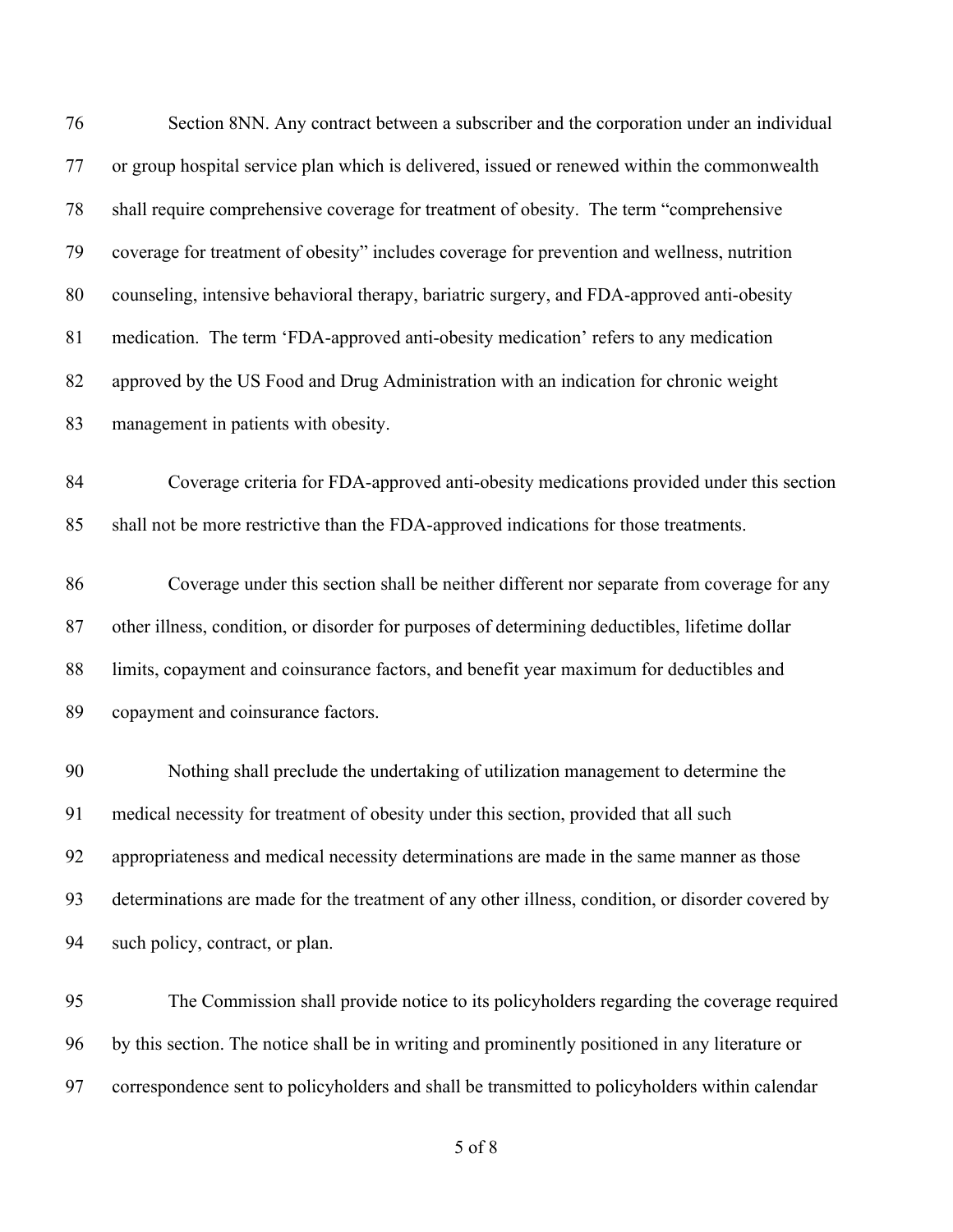year when annual information is made available to policyholders, or in any other mailing to policyholders.

 SECTION 5. Chapter 176B of the General Laws is hereby amended by inserting after section 4MM, the following section:-

 Section 4NN. Any subscription certificate under an individual or group medical service agreement delivered, issued or renewed within the commonwealth shall shall require comprehensive coverage for treatment of obesity. The term "comprehensive coverage for treatment of obesity" includes coverage for prevention and wellness, nutrition counseling, intensive behavioral therapy, bariatric surgery, and FDA-approved anti-obesity medication. The term 'FDA-approved anti-obesity medication' refers to any medication approved by the US Food and Drug Administration with an indication for chronic weight management in patients with obesity.

 Coverage criteria for FDA-approved anti-obesity medications provided under this section shall not be more restrictive than the FDA-approved indications for those treatments.

 Coverage under this section shall be neither different nor separate from coverage for any other illness, condition, or disorder for purposes of determining deductibles, lifetime dollar limits, copayment and coinsurance factors, and benefit year maximum for deductibles and copayment and coinsurance factors.

 Nothing shall preclude the undertaking of utilization management to determine the medical necessity for treatment of obesity under this section, provided that all such appropriateness and medical necessity determinations are made in the same manner as those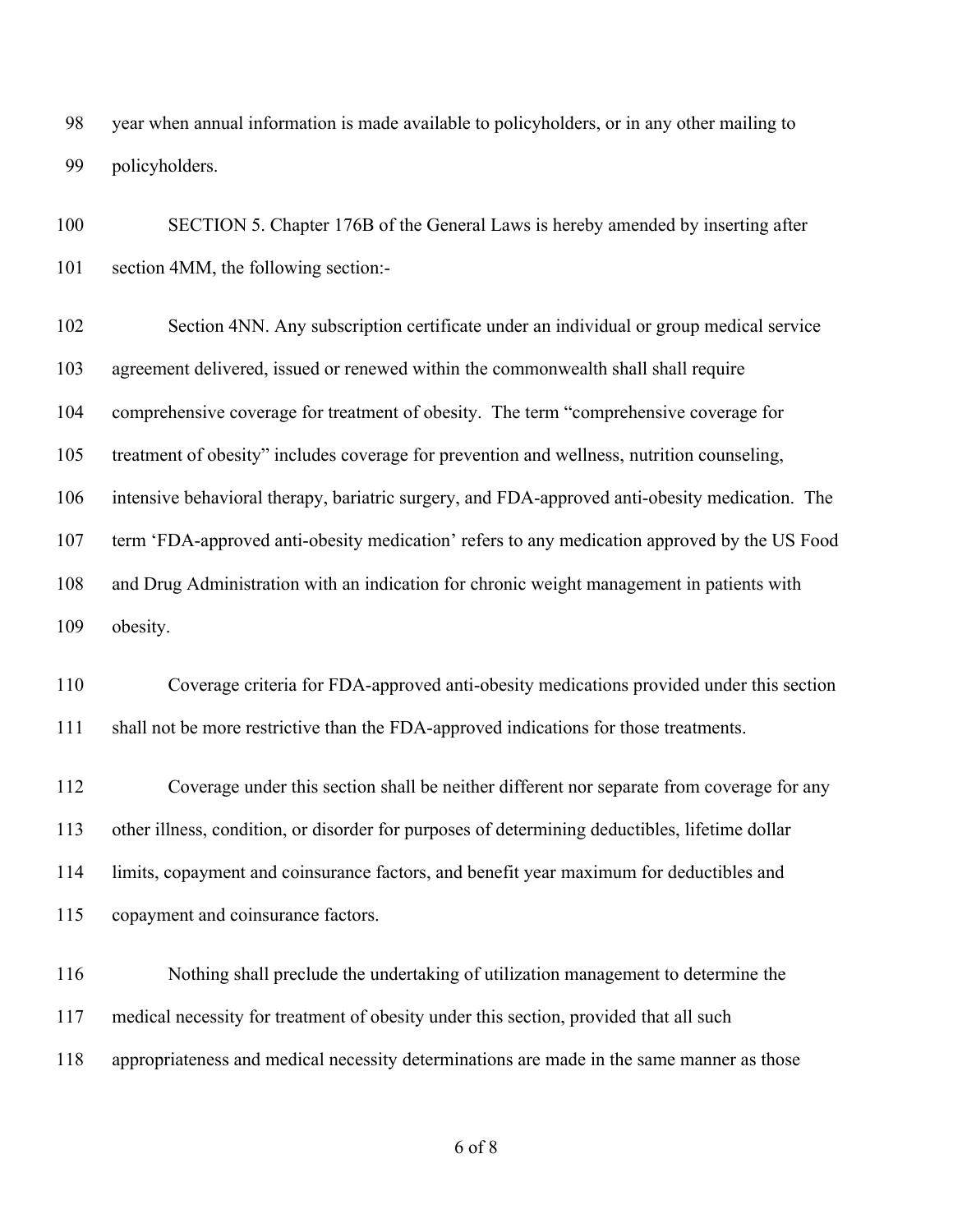determinations are made for the treatment of any other illness, condition, or disorder covered by such policy, contract, or plan.

 The insurer shall provide notice to its policyholders regarding the coverage required by this section. The notice shall be in writing and prominently positioned in any literature or correspondence sent to policyholders and shall be transmitted to policyholders within calendar year when annual information is made available to policyholders, or in any other mailing to policyholders.

 SECTION 6. Chapter 176G of the General Laws is hereby amended by inserting after section 4EE, as so appearing, the following section:-

 Section 4FF. Any individual or group health maintenance contract shall require comprehensive coverage for treatment of obesity. The term "comprehensive coverage for treatment of obesity" includes coverage for prevention and wellness, nutrition counseling, intensive behavioral therapy, bariatric surgery, and FDA-approved anti-obesity medication. The term 'FDA-approved anti-obesity medication' refers to any medication approved by the US Food and Drug Administration with an indication for chronic weight management in patients with obesity.

 Coverage criteria for FDA-approved anti-obesity medications provided under this section shall not be more restrictive than the FDA-approved indications for those treatments.

 Coverage under this section shall be neither different nor separate from coverage for any other illness, condition, or disorder for purposes of determining deductibles, lifetime dollar limits, copayment and coinsurance factors, and benefit year maximum for deductibles and copayment and coinsurance factors.